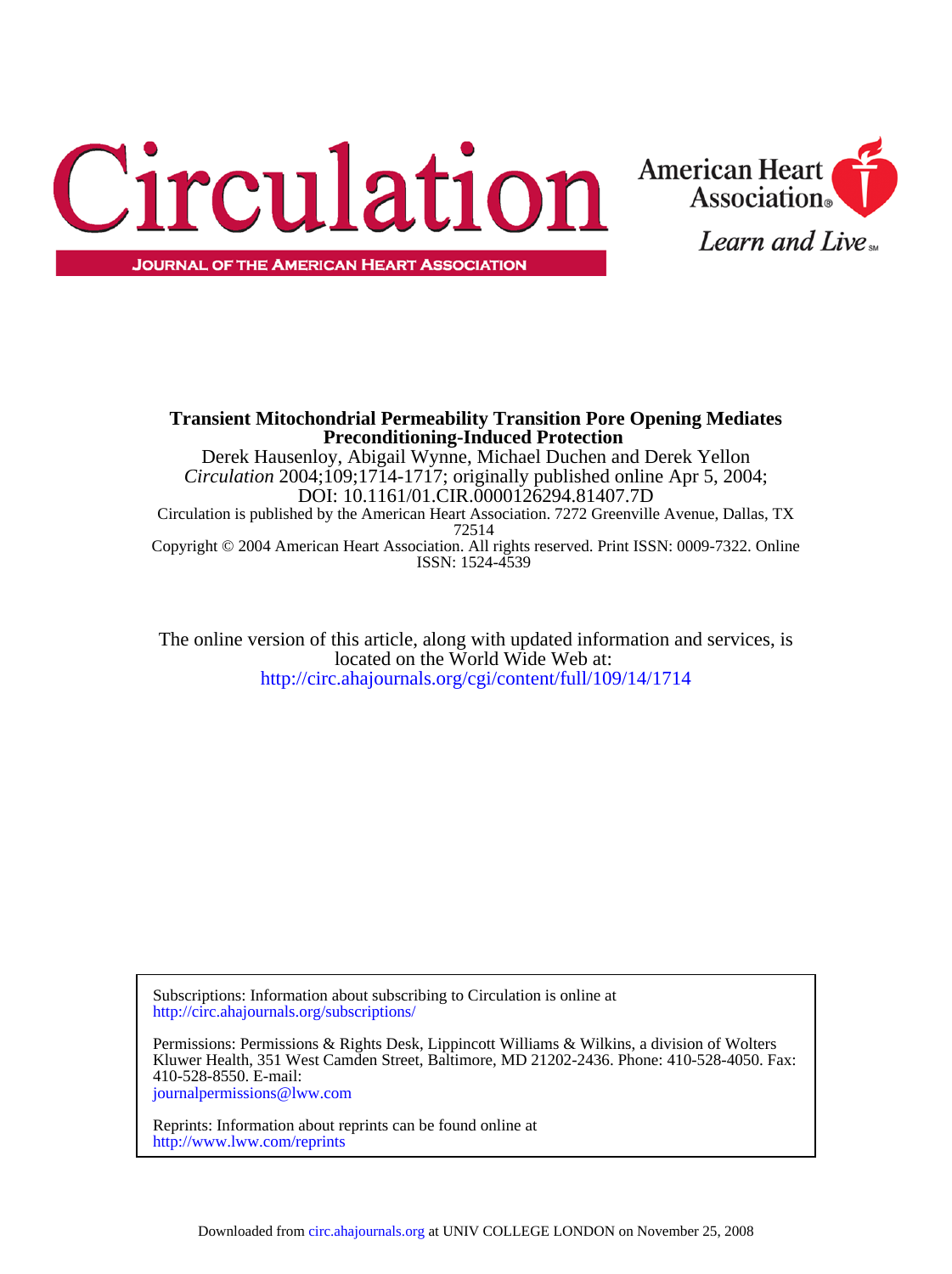# **Transient Mitochondrial Permeability Transition Pore Opening Mediates Preconditioning-Induced Protection**

Derek Hausenloy, MBChB; Abigail Wynne, BSc; Michael Duchen, PhD; Derek Yellon, DSc

- *Background*—Transient (low-conductance) opening of the mitochondrial permeability transition pore (mPTP) may limit mitochondrial calcium load and mediate mitochondrial reactive oxygen species (ROS) signaling. We hypothesize that transient mPTP opening and ROS mediate the protection associated with myocardial preconditioning and mitochondrial uncoupling.
- *Methods and Results*—Isolated perfused rat hearts were subjected to 35 minutes of ischemia/120 minutes of reperfusion, and the infarct-risk-volume ratio was determined by tetrazolium staining. Inhibiting mPTP opening during the preconditioning phase with cyclosporine-A (CsA, 0.2  $\mu$ mol/L) or sanglifehrin-A (SfA, 1.0  $\mu$ mol/L) abolished the protection associated with ischemic preconditioning (IPC)  $(20.2 \pm 3.6\%$  versus  $45.9 \pm 2.5\%$  with CsA,  $49.0 \pm 7.1\%$  with SfA;  $P \le 0.001$ ); and pharmacological preconditioning with diazoxide (Dzx, 30  $\mu$ mol/L) (22.1±2.7% versus 46.3±3.0% with CsA,  $48.4 \pm 5.5\%$  with SfA;  $P \le 0.001$ ), CCPA (the adenosine A1-receptor agonist, 200 nmol/L) (24.9 $\pm 4.5\%$  versus  $54.4 \pm 6.6\%$  with CsA,  $42.6 \pm 9.0\%$  with SfA;  $P \le 0.001$ ), or 2,4-dinitrophenol (DNP, the mitochondrial uncoupler, 50  $\mu$ mol/L) (15.7±2.7% versus 40.8±5.5% with CsA, 34.3±3.1% with SfA; *P*<0.001), suggesting that mPTP opening during the preconditioning phase is required to mediate protection in these settings. Inhibiting ROS during the preconditioning protocols with *N*-mercaptopropionylglycine (MPG, 1 mmol/L) also abolished the protection associated with IPC  $(20.2 \pm 3.6\%$  versus  $47.1 \pm 3.8\%$  with MPG;  $P \le 0.001$ ), diazoxide  $(22.1 \pm 2.7\%$  versus  $56.3 \pm 3.8\%$  with MPG;  $P \le 0.001$ ), and DNP (15.7 $\pm$ 2.7% versus 50.7 $\pm$ 6.6% with MPG;  $P \le 0.001$ ) but not CCPA (24.9 $\pm$ 4.5% versus  $26.5\pm8.4\%$  with MPG; *P*=NS). Further experiments in adult rat myocytes demonstrated that diazoxide induced CsA-sensitive, low-conductance transient mPTP opening (represented by a  $28\pm3%$  reduction in mitochondrial calcein fluorescence compared with control;  $P \leq 0.01$ ).
- *Conclusions*—We report that the protection associated with IPC, diazoxide, and mitochondrial uncoupling requires transient mPTP opening and ROS. **(***Circulation***. 2004;109:1714-1717.)**

**Key Words:** ischemia  $\blacksquare$  myocardial infarction  $\blacksquare$  free radicals  $\blacksquare$  reperfusion

Despite ongoing intensive investigation, the actual mechanism responsible for the powerful protective phenomenon that is ischemic preconditioning (IPC)<sup>1</sup> has not yet been elucidated. Studies have implicated mitochondria in protective mechanisms associated with IPC. Pharmacological opening of the purported mitochondrial  $K_{ATP}$  channel<sup>2</sup> has been demonstrated to cardioprotect by preserving mitochondrial energy production during ischemia-reperfusion.3 We and others have implicated modest mitochondrial uncoupling as a critical event in preconditioning-induced protection.4,5 Mitochondrial reactive oxygen species (ROS) release may mediate the preconditioning signal.6 We have demonstrated that the prolonged (high-conductance) mitochondrial permeability transition pore (mPTP) opening, which mediates cell death at the time of reperfusion, can be inhibited by preconditioning.7

The present study focuses on the physiological transient (low-conductance) form of mPTP opening, which does not lead to cell death<sup>8</sup> and in fact may play several important functions that may contribute to IPC-induced protection. Transient (lowconductance) mPTP opening (1) can limit mitochondrial matrix calcium load by mediating mitochondrial calcium efflux $9$ ; (2) can be induced by mitochondrial uncoupling10; and (3) can mediate mitochondrial ROS release.11

This would suggest that low-conductance transient mPTP opening may contribute to the mechanism of IPC-induced protection. In this regard, the preconditioning mimetic diazoxide has been demonstrated to induce mPTP opening.12 On this basis, we hypothesized that both transient (lowconductance) mPTP opening and ROS, during the preconditioning phase, mediate both preconditioning and mitochondrial uncoupling–induced protection.

# **Methods**

#### **Isolated Perfused Rat Heart**

Hearts excised from male Sprague-Dawley rats were Langendorffperfused with Krebs-Henseleit buffer and subjected to 35 minutes of

*Circulation* is available at http://www.circulationaha.org DOI: 10.1161/01.CIR.0000126294.81407.7D

Received November 19, 2003; revision received February 18, 2004; accepted February 24, 2004.

From the Mitochondrial Biology Group, Department of Physiology, University College London, UK (M.D.); and The Hatter Institute and Centre for Cardiology, University College London, UK (D.H., A.W., D.Y.).

Correspondence to Prof Derek Yellon, The Hatter Institute and Centre for Cardiology, University College London, Grafton Way, WC1E 6DB, UK. E-mail hatter-institute@ucl.ac.uk

<sup>© 2004</sup> American Heart Association, Inc.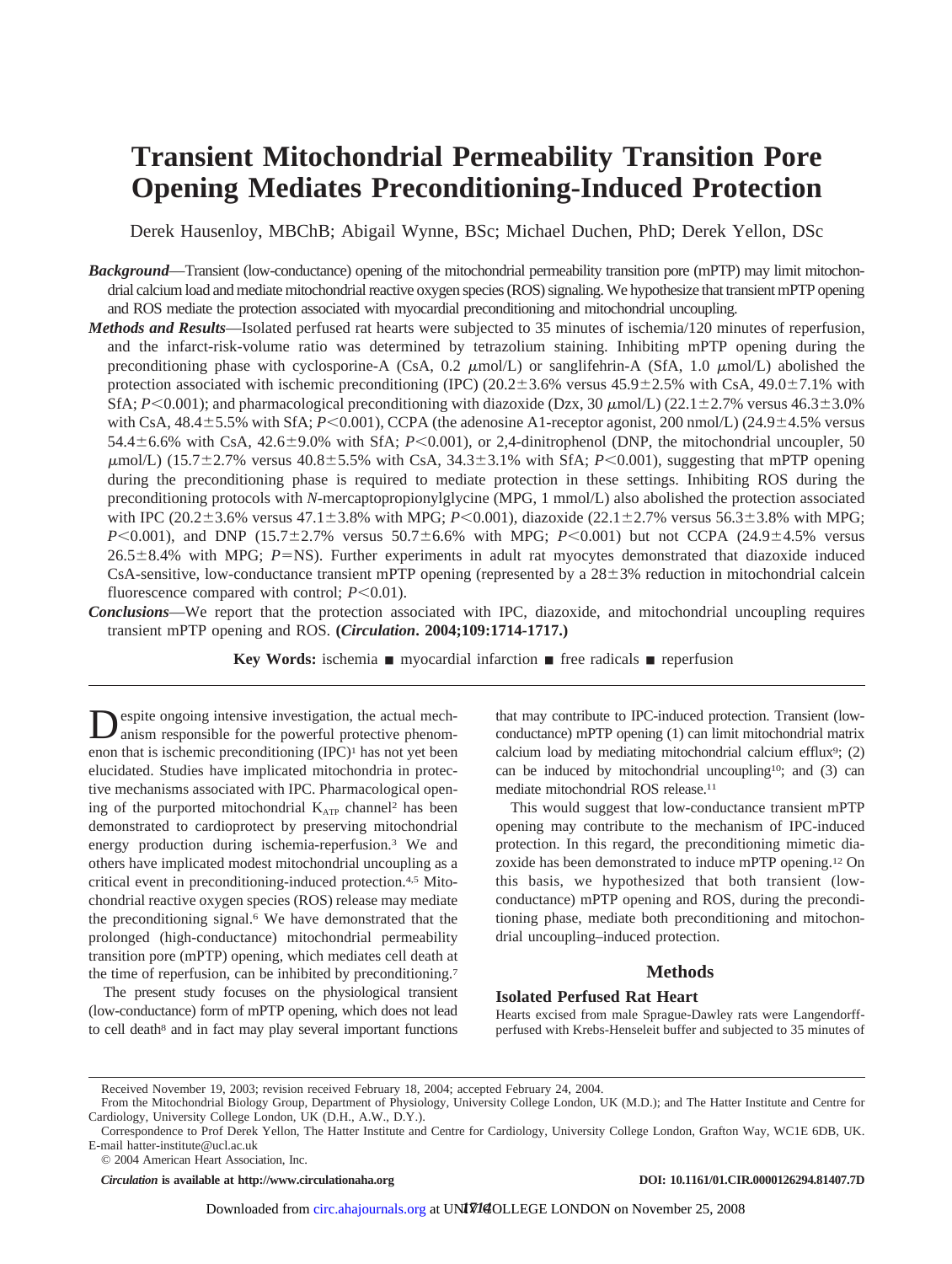

ischemia followed by 120 minutes of reperfusion, and the infarctrisk-volume ratio was determined by triphenyltetrazolium-chloride staining.7

# **Treatment Protocols for Infarct Studies**

The hearts were treated as follows  $(n \ge 6/\text{group})$ :

- (1) Control hearts were perfused with 0.02% DMSO or 0.005% ethanol, or Krebs-Henseleit buffer alone during stabilization.
- (2) IPC hearts were treated with two 5-minute periods of global ischemia with a 10-minute intervening reperfusion.
- (3, 4) Hearts underwent the IPC protocol in the presence of the mPTP inhibitors cyclosporine-A (CsA 0.2  $\mu$ mol/L, Sigma)<sup>7</sup> or sanglifehrin-A (SfA 1.0  $\mu$ mol/L, Novartis).<sup>13</sup>
- (5) Hearts underwent IPC in the presence of *N*-mercaptopropionylglycine (MPG, the ROS scavenger, 1 mmol/L).14
- (6, 7) Hearts were perfused with diazoxide (Dzx, 30  $\mu$ mol/L)<sup>2</sup> for 10 minutes or the adenosine A1-receptor agonist CCPA (200 nmol/ L)<sup>7</sup> for 10 minutes (during which the hearts were paced at 300 bpm for CCPA-induced bradycardia) followed by 10 minutes of washout.
- (8–13) Hearts were preconditioned with diazoxide or CCPA in the presence of CsA/SfA/MPG.
- (14) Hearts were perfused with 2,4-dinitrophenol (DNP, a mitochondrial uncoupler, 50  $\mu$ mol/L)<sup>4</sup> for 5 minutes followed by 10 minutes of washout.
- (15–17) Hearts were perfused with DNP in the presence of CsA/SfA/MPG.
- (17–19) Hearts were perfused with CsA/SfA/MPG during stabilization.

# **Model for Detecting mPTP Opening in Intact Cells**

We used an established method for detecting transient (lowconductance) mPTP opening in the intact cell.12,15 Adult rat myocytes isolated by collagenase perfusion from Sprague-Dawley rats, with the use of a previously described method,<sup>16</sup> were incubated with calcein-AM (1.0  $\mu$ mol/L) and cobalt-chloride (CoCl<sub>2</sub>, 1.0 mmol/L), resulting in mitochondrial localization of calcein fluorescence. mPTP opening was indicated by a reduction in mitochondrial calcein signal (expressed as the percentage of the baseline value) and was measured over 6 randomly chosen areas in 3 different cells every 5 minutes for 25 minutes, with the use of a Zeiss-510 CLSM confocal microscope (emitting at 488 nm and detecting at 505 nm).

Cells were incubated for 20 minutes at 37°C with (1) 0.05% ethanol vehicle  $(n=6)$ ; (2) 0.1% DMSO vehicle  $(n=6)$ ; or (3) **Figure 1.** A, Inhibiting mPTP opening with either CsA or SfA or scavenging ROS by using MPG during preconditioning phase abolishes protection associated with IPC and Dzx. B, Inhibiting mPTP opening with either CsA or SfA during preconditioning phase abolishes protection associated with CCPA and DNP. Scavenging ROS during preconditioning phase by using MPG abolishes protection associated with DNP but not CCPA (\**P*-0.05).

diazoxide (n=18/group;30  $\mu$ mol/L) in the presence or absence of CsA (0.2  $\mu$ mol/L) or 5-HD (100  $\mu$ mol/L).<sup>2</sup>

# **Statistical Analysis**

All values are expressed as mean ±SEM. Infarct-risk-volume ratios and mitochondrial calcein fluorescence intensities were analyzed by 1e-way ANOVA and Fisher's protected least significant difference test for multiple comparisons. Differences were considered significant at a value of  $P \leq 0.05$ .

# **Results**

#### **Opening of the mPTP Is Required for Protection**

Ischemic preconditioning, diazoxide, CCPA, or DNP reduced infarct size from  $49.9 \pm 3.8\%$  in control to  $20.2 \pm 3.6\%$  with IPC,  $22.1 \pm 2.7\%$  with diazoxide,  $24.9 \pm 4.5\%$  with CCPA, and  $15.7 \pm 2.7$ % with DNP ( $P < 0.001$ ; Figure 1A). Inhibiting mPTP opening during the preconditioning protocol, with the use of CsA/SfA, abolished the protection associated with IPC  $(20.2 \pm 3.6\%$  versus  $45.9 \pm 2.5\%$  with CsA,  $49.0 \pm 7.1\%$  with SfA;  $P \le 0.001$ ; Figure 1A), diazoxide  $(22.1 \pm 2.7\%$  versus 46.3±3.0% with CsA, 48.4±5.5% with SfA; *P*<0.001; Figure 1A), CCPA (24.9 $\pm$ 4.5% versus 54.4 $\pm$ 6.6% with CsA, 42.6<sup> $\pm$ </sup>9.0% with SfA; *P*<0.001; Figure 1B), and DNP  $(15.7 \pm 2.7\%$  versus  $40.8 \pm 5.5\%$  with CsA,  $34.3 \pm 3.1\%$  with SfA;  $P \le 0.001$ ; Figure 1B), suggesting that mPTP opening is required to mediate the protection in these settings. Given alone, neither cyclosporine-A nor sanglifehrin-A influenced infarct size  $(43.9 \pm 1.4\%)$  in control versus  $42.8 \pm 3.5\%$  with CsA,  $48.0 \pm 4.2$ % with SfA;  $P = NS$ ; Figure 1B).

# **Reactive Oxygen Species Are Required for Protection**

The presence of the ROS scavenger MPG during the preconditioning protocols abolished the protection associated with IPC  $(20.2 \pm 3.6\% \text{ versus } 47.1 \pm 3.8\% \text{ with MPG}; P < 0.001;$ Figure 1A), diazoxide  $(22.1 \pm 2.7\%$  versus  $56.3 \pm 3.8\%$  with MPG;  $P < 0.001$ ; Figure 1A), and DNP  $(15.7 \pm 2.7\%$  versus  $50.7 \pm 6.6$ % with MPG;  $P < 0.001$ ; Figure 1B), implicating ROS as a mediator of protection in these settings. However,

Downloaded from [circ.ahajournals.org](http://circ.ahajournals.org) at UNIV COLLEGE LONDON on November 25, 2008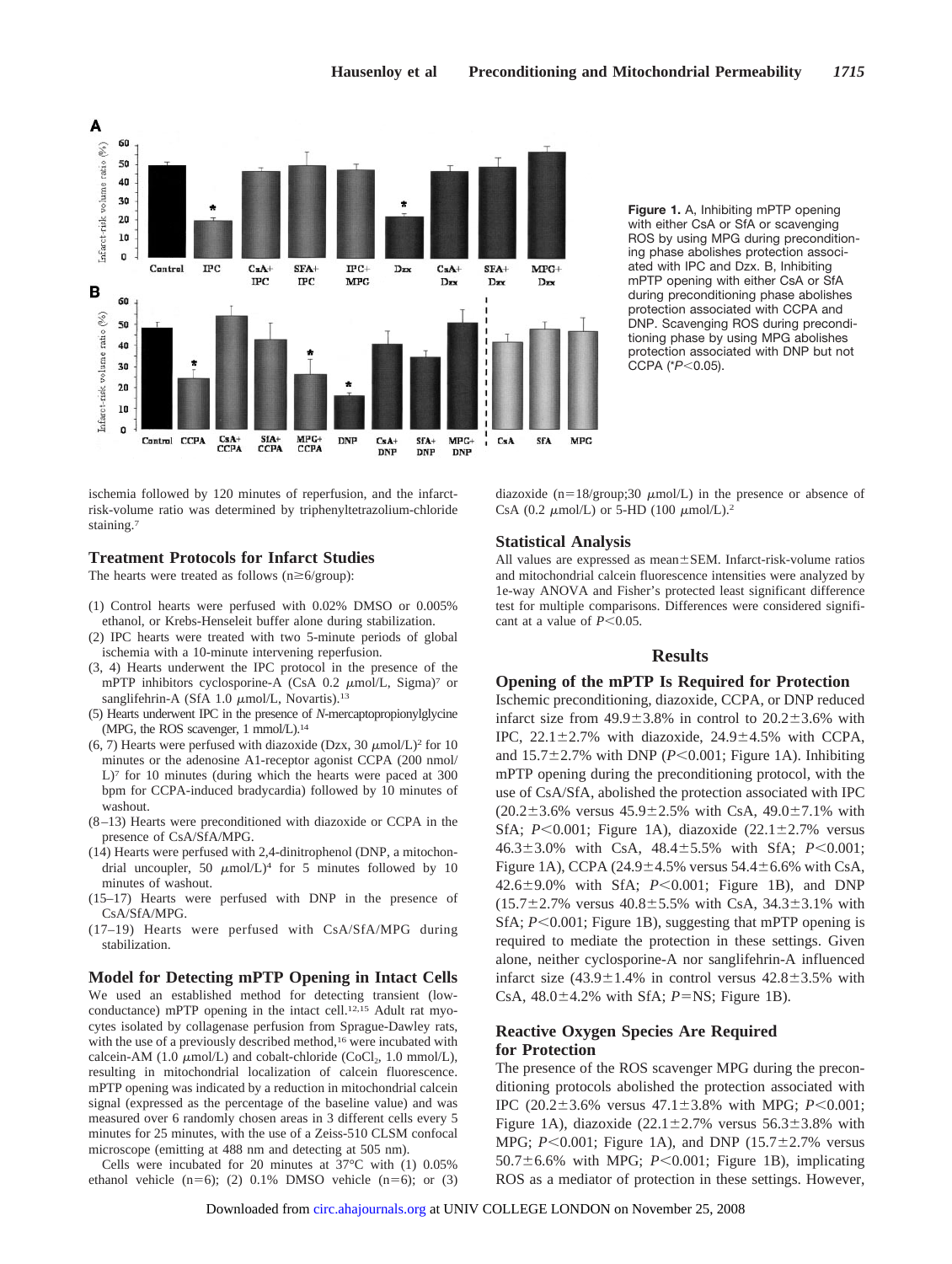

**Figure 2.** Mitochondrial calcein fluorescence (expressed as percentage of baseline fluorescence) in myocytes loaded with calcein and cobalt chloride demonstrate Dzx-induced reduction in mitochondrial calcein fluorescence, indicating transient (lowconductance) mPTP opening, which is abolished in the presence of either 5-HD (a mitochondrial  $K_{ATP}$  channel blocker) or CsA (an mPTP inhibitor) (\**P*-0.05).

MPG did not abolish the protection associated with CCPA  $(24.9 \pm 4.5\%$  versus  $26.5 \pm 8.4\%$  with MPG;  $P < 0.001$ ; Figure 1B). MPG alone did not influence infarct size  $(43.9 \pm 1.4\%$  in control versus  $47.8 \pm 6.4\%$  with MPG;  $P = NS$ ; Figure 1B).

# **Diazoxide Induces Low-Conductance Transient mPTP Opening**

Treatment of calcein-loaded myocytes with diazoxide resulted in a reduction in mitochondrial calcein fluorescence to  $72 \pm 3\%$  of baseline values ( $P \le 0.01$ ; Figure 2), indicating that diazoxide induces low-conductance transient mPTP opening in quiescent cells. This effect of diazoxide was abolished by cyclosporine-A (the mPTP inhibitor, confirming that the reduction in mitochondrial calcein fluorescence was due to mPTP opening) and by 5-HD (the mitochondrial  $K_{ATP}$  channel blocker) (Figure 2).

# **Discussion**

We report that transient (low-conductance) mPTP opening and ROS, during the preconditioning phase, are required to mediate the protection associated with ischemic and pharmacological preconditioning and mitochondrial -uncoupling. In the infarct studies, we demonstrated that pharmacologically inhibiting mPTP opening during the preconditioning phase completely abrogated the protection associated with IPC, diazoxide, and CCPA, indicating that mPTP opening is required for protection in these settings. In the myocyte model of mPTP opening,<sup>12,15</sup> we demonstrated that diazoxide induces transient (low-conductance) mPTP opening, confirming the findings of previous studies.12,17 We confirm that IPC and diazoxide-induced protection is ROS-dependent and found that CCPA-induced preconditioning is ROSindependent, supporting the findings of Cohen and colleagues.6

We have previously demonstrated that modest mitochondrial uncoupling is a critical event in preconditioning-induced protection.4,5 In the present study, we show that this protection can be abolished by inhibiting mPTP opening, suggesting that mPTP opening occurs downstream of mitochondrial uncoupling, which is supported by the fact that mitochondrial uncoupling can induce mPTP opening.10 Transient mPTP opening can induce mitochondrial ROS release,<sup>11</sup> which may explain why we found mitochondrial uncoupling–induced protection to be ROS-dependent.

Transient mPTP opening during the preconditioning phase may mediate protection by (Figure 3) reducing mitochondrial calcium load9: In this regard, diazoxide has been shown to induce mitochondrial calcium efflux through mPTP opening.12 Transient mPTP opening during the preconditioning phase also may mediate protection by mediating mitochondrial ROS release/signaling<sup>11</sup>: We are undertaking further studies to determine whether preconditioning-induced mitochondrial ROS release occurs through mPTP opening.

Because transient mPTP opening can be induced by uncoupling, oxidation of NADH, $10$  and an alkaline pH, $8$  the



**Figure 3.** Hypothetical scheme outlining role for transient (low-conductance) mPTP opening in myocardial preconditioning. mPTP comprises the voltagedependent anion channel (VDAC), adenine nucleotide translocase (ANT), and cyclophilin D. Preconditioning induces transient mPTP (low-conductance) opening through mitochondrial uncoupling, ROS, and increasing matrix pH, which then protects the heart by reducing mitochondrial calcium load and facilitating ROS signaling.